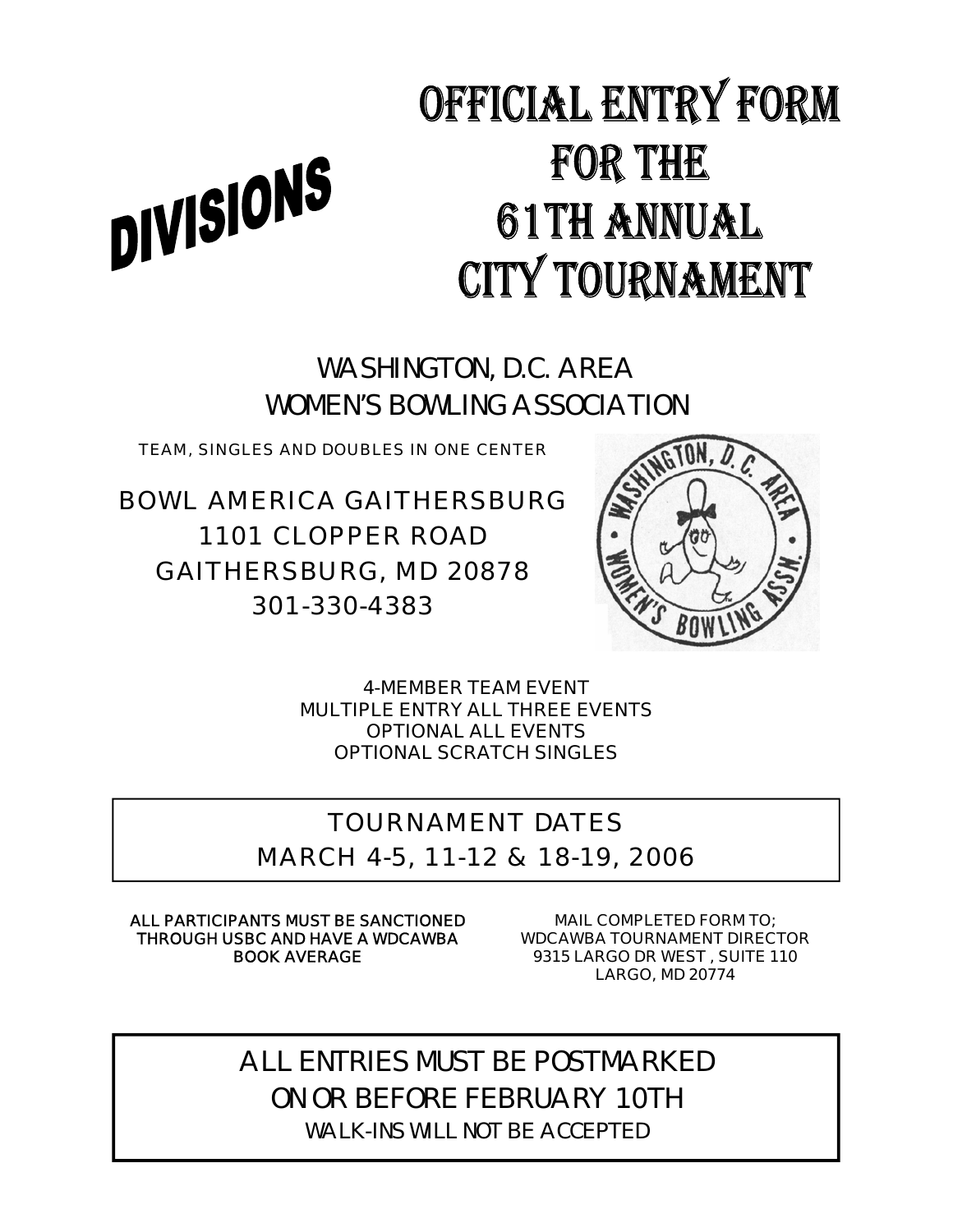

## OPENING CEREMONIES MARCH 4TH AT 11:00AM

## PLEASE READ THE TOURNAMENT RULES

ELIGIBLITY: **All entrants must be sanctioned through USBC. Entrants sanctioned through an association other than WDCAWBA, must have paid the necessary multiple membership fees through this association in order to participate. USBC Rules and Regulations will apply. Students 18 years of age and under must submit a completed parental consent form at least one week before bowling unless accompanied by a parent/guardian who submits the form before the student starts to bowl.** 

AVERAGES: **Entrants shall use the following average:** 

- **1. Her highest WDCAWBA-sanctioned 2004-2005 winter average of 21 games or more (as a regular or as a substitute).**
- **2. If she has no 2004-2005 league average as described above, a summer 2005 WDCAWBA-sanctioned league average of 21 games or more may be used.**
- **3. If neither (1) or (2) applies, a bowler may use her highest current WDCAWBA-sanctioned league average of 21 games or more as of Dec. 1, 2005.**
- **4. If none of the above applies, a bowler may use her highest current WDCAWBA-sanctioned league average of 12 or more games as of the day she bowls in the tournament, subject to the tournament director's approval.**

**If entrant has no verifiable average, as described above, a 210 average will be assigned. USBC Rule 319a (current average 10 pins higher than last year); Rule 319d (report prize winnings) and 319e (re-rate) are waived.** 

**DIVISIONS: This tournament will have Three divisions as shown below:** 

| Event          | <b>Division 1</b> | <b>Division 2</b> | <b>Division 3</b> |
|----------------|-------------------|-------------------|-------------------|
| <b>Singles</b> | 180 and above     | 141 to 179        | 140 and below     |
| <b>Doubles</b> | 360 and over      | 281 to 359        | 280 and below     |
| Team           | 720 and above     | 564 to 719        | 563 and below     |

**To calculate your division, add the averages of all event players together**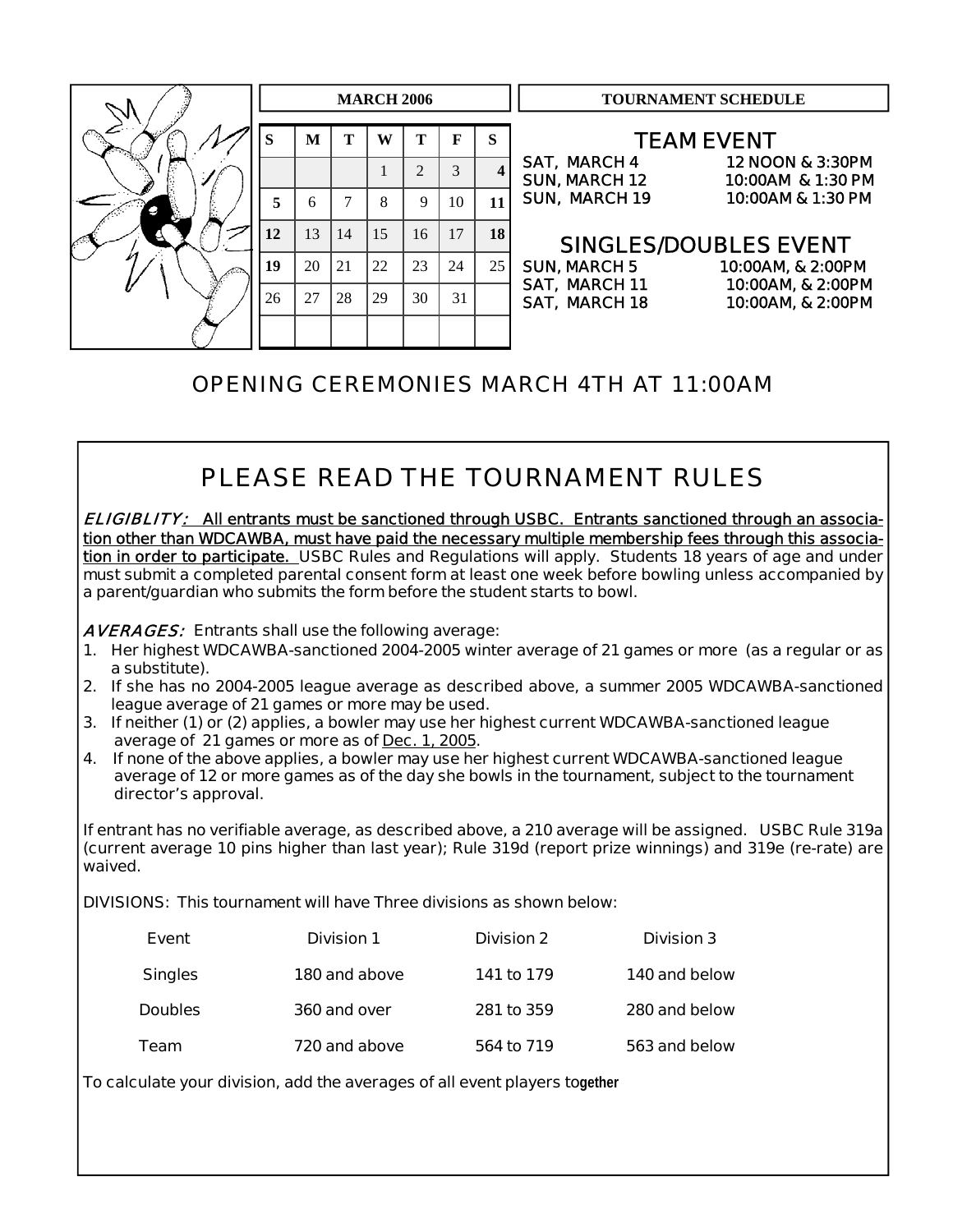## WDCAWBA 2006 CHAMPIONSHIP TOURNAMENT ENTRY FORM

| <b>TEAM EVENT</b><br>l LIST PREFERRED:<br>DATE & TIME: | <b>SINGLES/DOUBLES EVENT</b><br><b>LIST PREFERRED:</b><br>DATE & TIME | <b>OFFICE USE ONLY</b>                 |
|--------------------------------------------------------|-----------------------------------------------------------------------|----------------------------------------|
| <b>1ST CHOICE</b>                                      | <b>1ST CHOICE</b>                                                     | <b>ENTRY NUMBER</b><br><b>RECEIVED</b> |
| I 2ND CHOICE                                           | <b>2ND CHOICE</b>                                                     | <b>TEAM SCHEDULED</b>                  |
|                                                        | TEAM EVENT: Print full names and addresses in the order in which your | <b>S &amp; D SCHEDULED</b>             |

ALL SQUADS FILLED ON A FIRST COME, FIRST SERVED BASIS.

team will bowl. The team lineup may not be changed.

TEAM NAME:\_\_\_\_\_\_\_\_\_\_\_\_\_\_\_\_\_\_\_\_\_\_\_\_\_\_\_\_\_\_\_\_\_\_\_\_\_\_\_\_\_\_\_\_\_\_\_\_\_

| <b>BOWLER'S NAME /NATIONAL ID #</b><br>(PLEASE PRINT OR TYPE) | <b>COMPLETE MAILING ADDRESS</b> | <b>ALL EVENTS</b><br><b>ONLY PAY ONCE</b> | 2004-2005<br><b>BOOK AVG.</b> | <b>OFFICE</b><br>USE ONLY |
|---------------------------------------------------------------|---------------------------------|-------------------------------------------|-------------------------------|---------------------------|
| ID#                                                           |                                 |                                           |                               |                           |
| 2.<br>ID#                                                     |                                 |                                           |                               |                           |
| 3.<br>ID#                                                     |                                 |                                           |                               |                           |
| 4.<br>ID#                                                     |                                 |                                           |                               |                           |

SINGLES/DOUBLES EVENT: Print full names and addresses in the order in which your doubles team will bowl. The team lineup may not be changed. Check the box marked "Scratch Singles" for every member who has paid the event fee. Each Singles entry must also bowl Doubles Event and vice versa.

| <b>BOWLER'S NAME / NATIONAL ID #</b><br>(PLEASE PRINT OR TYPE) | <b>COMPLETE MAILING ADDRESS</b><br>(IF NOT SHOWN ABOVE) | <b>OPTIONAL</b><br><b>SCR. SINGLES</b><br><b>ONLY PAY ONCE</b> | 2004-2005<br><b>BOOK AVG.</b> | <b>OFFICE</b><br><b>USE ONLY</b> |
|----------------------------------------------------------------|---------------------------------------------------------|----------------------------------------------------------------|-------------------------------|----------------------------------|
| ID#                                                            |                                                         |                                                                |                               |                                  |
| $\mathbf{2}$<br>ID#                                            |                                                         |                                                                |                               |                                  |
| ID#                                                            |                                                         |                                                                |                               |                                  |
| 2.<br>ID#                                                      |                                                         |                                                                |                               |                                  |

| <b>Team captains Must Sign Below</b>                                                                           | AM SUBMITTING 4 OR MORE ENTRIES TO QUALIFY FOR "SUZY BOWLER".                                       |                    |  |
|----------------------------------------------------------------------------------------------------------------|-----------------------------------------------------------------------------------------------------|--------------------|--|
| I do hereby certify that all averages<br>listed here are correct according to the<br>rules of this tournament. | <b>ENTRY FEES</b><br>\$100.00 (TEAM OF 4 WOMEN) (\$25.00 EACH)                                      | <b>AMOUNT PAID</b> |  |
| Signature: Signature:                                                                                          | \$50.00 (DOUBLES TEAM) (\$25.00 EACH)<br>\$25.00 (SINGLES ENTRY) (\$25.00 EACH)                     |                    |  |
| Address:____________<br>City:                                                                                  | \$ 3.00 (IND. ALL EVENTS) (OPTIONAL)*<br>\$20.00 (OPTIONAL SCRATCH SINGLES)*<br>*ONLY PAY ONE TIME. |                    |  |
| State Zip                                                                                                      | <b>TOTAL ENCLOSED</b>                                                                               |                    |  |
| Home phone: National Management of Home phone:                                                                 | Personal checks, money orders or cash are acceptable                                                |                    |  |
| Work phone: Work                                                                                               | We cannot accept ccard as payment of tournament fees                                                |                    |  |

MAKE CHECKS/MONEY ORDERS PAYABLE TO WDCAWBA —SEND THIS FORM WITH YOUR FEES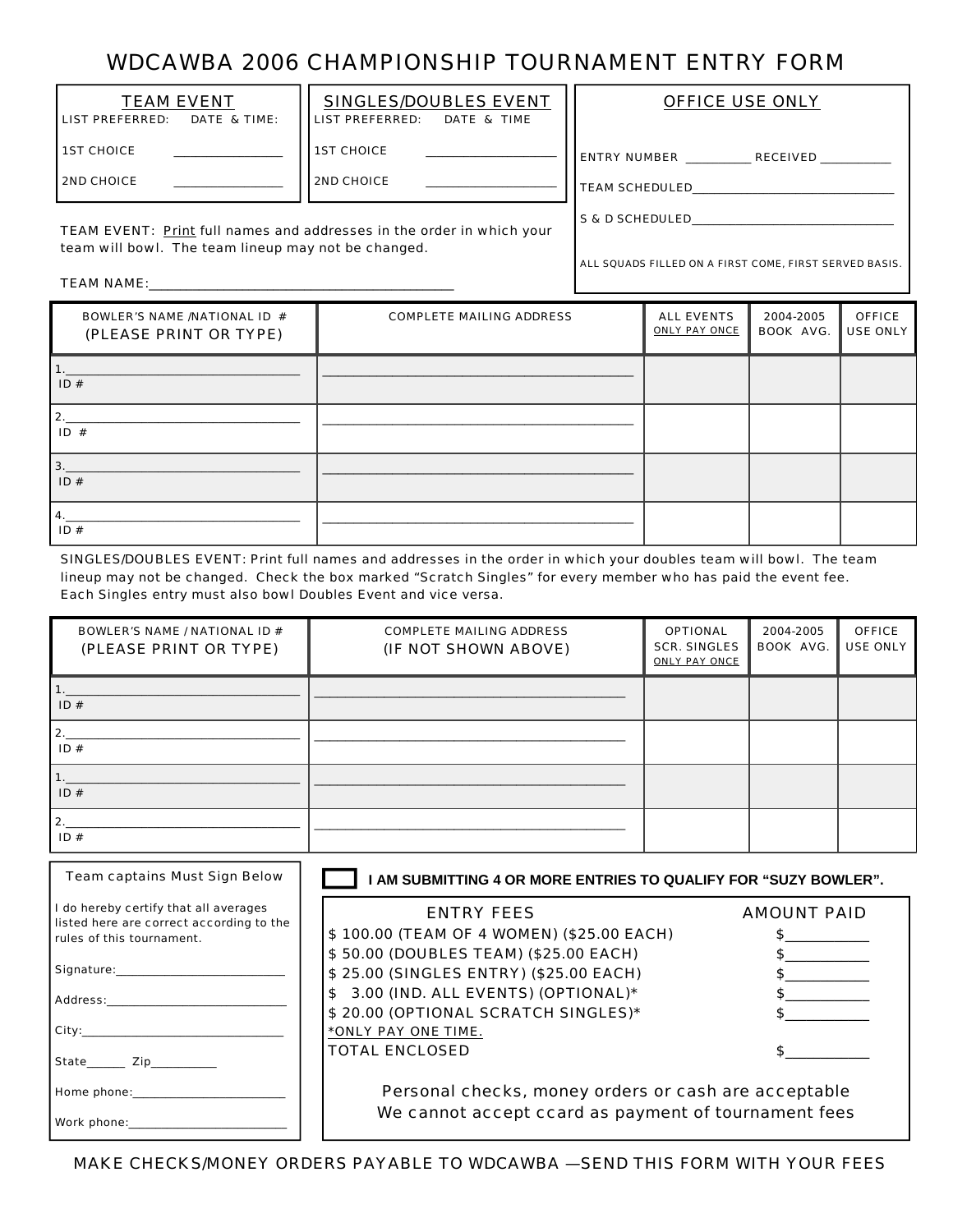| <b>ENTRY FEE:</b> Full payment of all entries must be submitted with the Entry Form. Fees are as follows: |  |
|-----------------------------------------------------------------------------------------------------------|--|
|-----------------------------------------------------------------------------------------------------------|--|

|                        | FEE                 | <b>EXPENSES</b> | <b>PRIZE FUND</b> |
|------------------------|---------------------|-----------------|-------------------|
| <b>Team Event</b>      | \$25.00 per person  | \$11.00         | \$14.00           |
| <b>Singles Event</b>   | $$25.00$ per person | \$11.00         | \$14.00           |
| <b>Doubles Event</b>   | \$25.00 per person  | \$11.00         | \$14.00           |
| <b>All Events</b>      | \$3.00 per person   |                 | \$3.00            |
| <b>Scratch Singles</b> | \$20.00 per person  | \$1.00          | \$19.00           |

**EXPENSES INCLUDE LINEAGE FEES (\$3.50 per game). Entries shall not be accepted after the published closing date of the tournament unless they are postmarked the next business day after the closing date. The Tournament Director reserves the right to extend the closing date.** 

HANDICAP: **The handicap shall be 100% of the difference between the individual's average and 220 Scratch, based on three games.** 

CHECK-IN**: Individuals must check in and present their USBC sanction cards no later than 30 minutes before their scheduled squad time for Team Event. Singles/Doubles entrants must check in no later than 30 minutes before scheduled squad time. Substitutes should be reported at least one hour prior to scheduled squad time, if possible.** 

MULTIPLE PARTICIPATION: **An entrant may participate in the Team Event three (3) times; however, not more than two players on one team may bowl together more than once. The Singles/Doubles Event may be entered three (3) times, however for each doubles event you must change partners. NOTICE: EACH SINGLES ENTRY MUST ALSO BOWL DOUBLES EVENT.** 

LINE-UP: **The line-up shall stay the same as listed on the Entry Form and may not be changed unless approved by the Tournament Director. The Singles Event will be bowled first. A bowler who arrives after tournament competition has started will be allowed to bowl and her score will count beginning in the frame in which she entered the game. No score will be given for frames missed.** 

SUBSTITUTES: **Substitutes are permitted provided they meet eligibility and average requirements. Emergency substitutions, once an event is in progress, will be permitted only in Team and Doubles Events. If no substitute is available, only the actual frames bowled will be counted. A bowler's entry fee and rights to any prize money for any event is transferable to a substitute and shall not be reimbursed to the original member in the line-up. Once a substitute has entered an event, the original entrant may not bowl in that event. The All Events fee is not transferable unless the substitute replaces the original entrant in all three events.** 

SCHEDULE: **Entries will be scheduled in the order received and according to request, where possible. PLEASE BE SURE TO LIST BOTH FIRST AND SECOND CHOICES FOR SQUAD TIMES. No changes will be made after squad times have been confirmed, except for an emergency. Any scheduled squad with an insufficient number of Teams or Singles/Doubles entrants may be rescheduled at the discretion of the Tournament Director. If rescheduling is necessary, team captains will be notified.** 

SCORING: **Automatic scorers shall be official during the progress of the game and scores will be entered onto the official score sheet by the bowler/scorekeeper. Any errors must be reported immediately.** 

**VIRTUAL EVENTS: All Events handicap will be based on the first score bowled in singles, doubles and team events. Optional Scratch will be based on the highest singles set bowled. ONLY PAY FOR THESE EVENTS ONE TIME.**